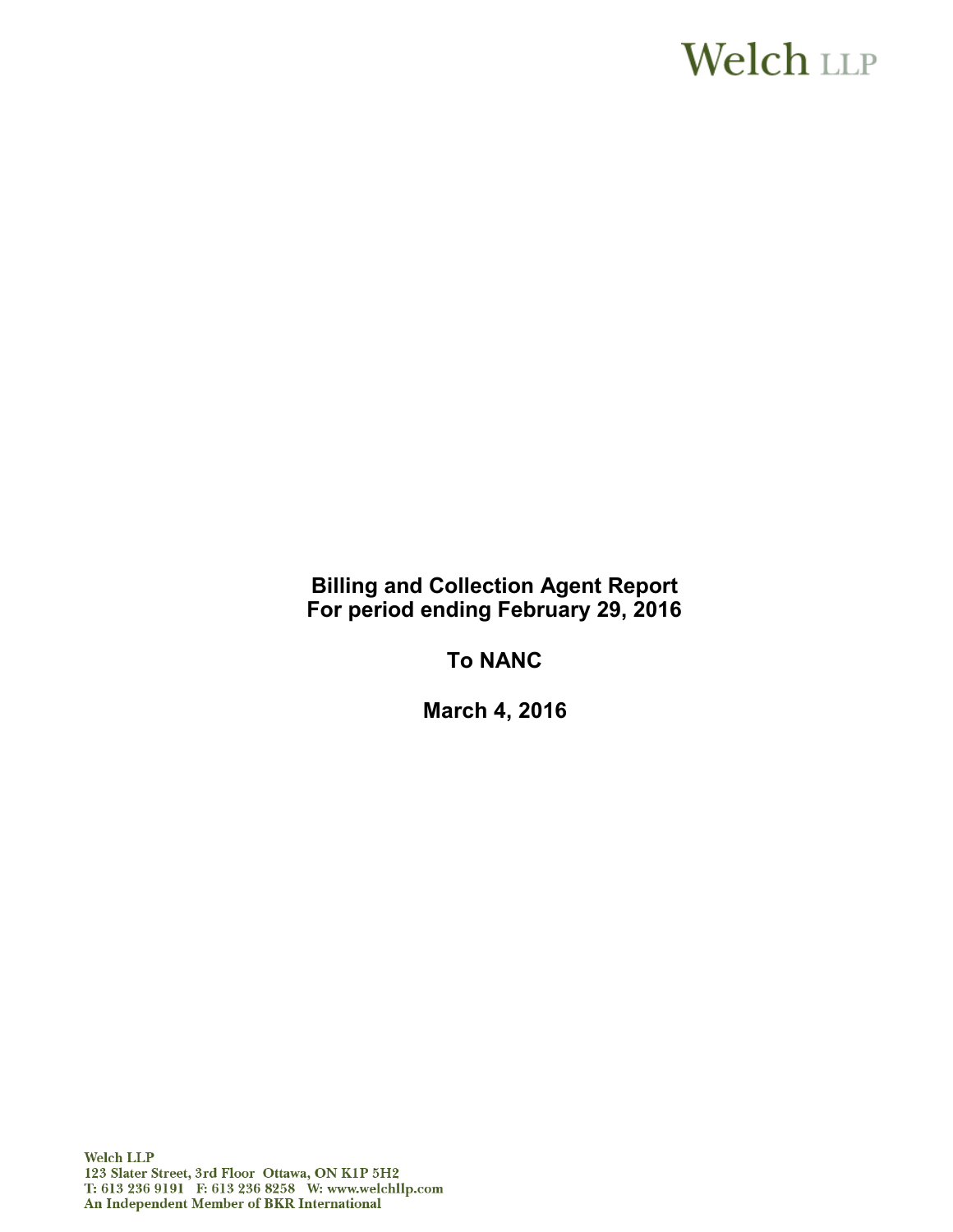### **NANPA FUND STATEMENT OF FINANCIAL POSITION FEBRUARY 29, 2016**

|     | \$ | 3,327,997                                                                                    |
|-----|----|----------------------------------------------------------------------------------------------|
| 537 |    |                                                                                              |
|     |    | 195,435                                                                                      |
|     |    | 3,523,432                                                                                    |
|     |    | (524, 684)                                                                                   |
|     | S  | 2,998,748                                                                                    |
|     |    |                                                                                              |
|     |    |                                                                                              |
|     |    |                                                                                              |
|     |    |                                                                                              |
|     |    |                                                                                              |
| \$  |    |                                                                                              |
|     |    | 226,663<br>58,435<br>(90, 200)<br>28,336<br>45,200<br>264,801<br>181,497<br>4,850<br>524,684 |

**\*\*\*\*\*\*\*\*\*\*\*\*\*\*\*\*\*\*\*\*\*\*\*\*\*\*\*\*\*\*\*\*\*\*\*\*\*\*\*\*\*\*\*\*\*\*\*\*\*\*\*\*\*\*\*\*\*\*\*\*\*\*\*\*\*\*\*\*\*\*\*\*\*\*\*\*\***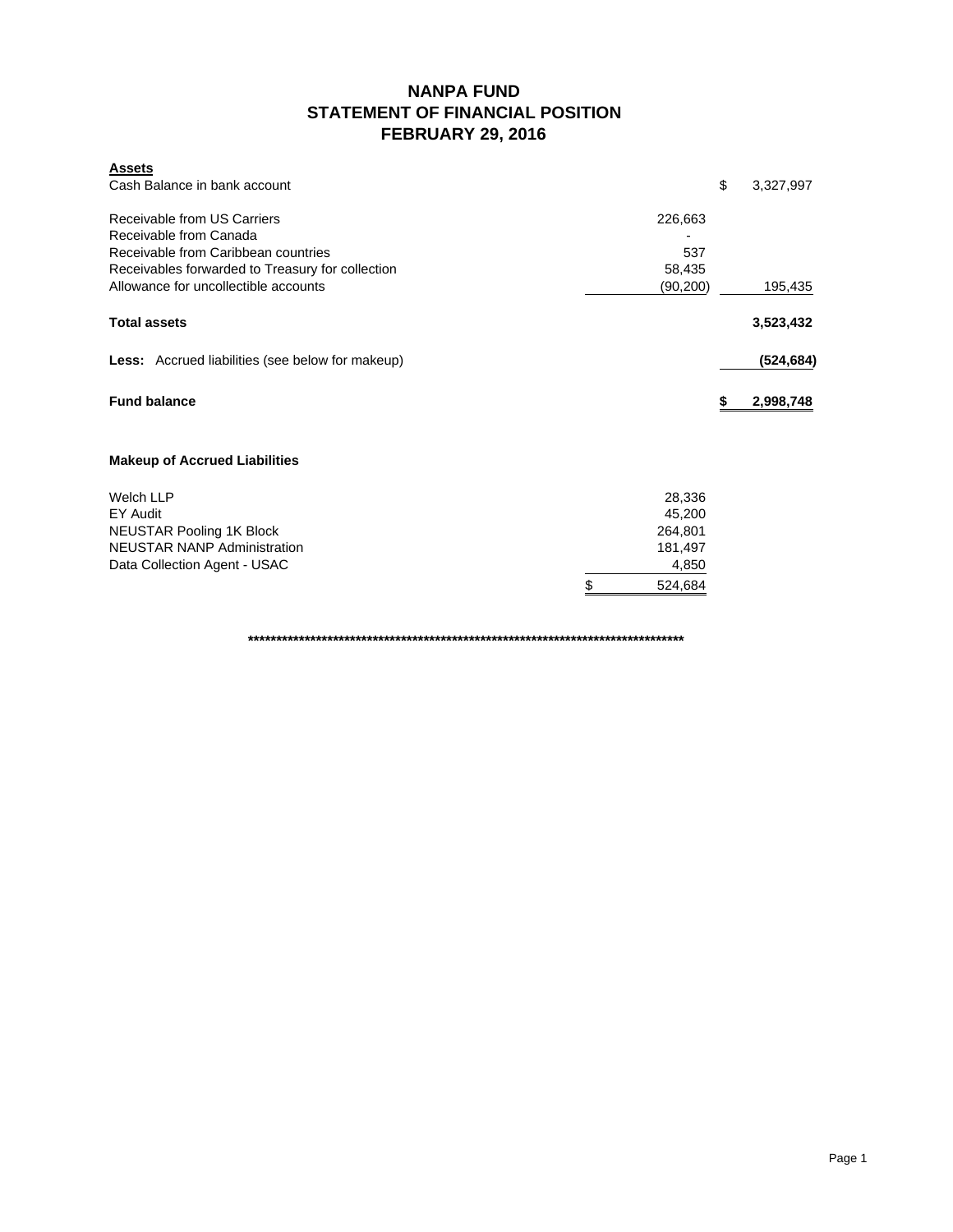#### **NANPA FUND FORECASTED STATEMENT OF CHANGES IN FUND BALANCE JULY 2015 TO SEPTEMBER 2016**

|                                                |            | Actual               |                      |                      |                      |                      |                      |                      | <b>Budget</b>        |                            |                      |                           |                           |                     |                    |                   |                   | <b>Variance between</b> |                                          |
|------------------------------------------------|------------|----------------------|----------------------|----------------------|----------------------|----------------------|----------------------|----------------------|----------------------|----------------------------|----------------------|---------------------------|---------------------------|---------------------|--------------------|-------------------|-------------------|-------------------------|------------------------------------------|
|                                                |            |                      |                      |                      |                      |                      |                      |                      |                      |                            |                      |                           |                           |                     |                    |                   | <b>Total</b>      |                         | forecasted results<br>and budget at Sept |
|                                                |            | <b>Jul-15</b>        | Aug-15               | Sep-15               | Oct-15               | <b>Nov-15</b>        | <b>Dec-15</b>        | <b>Jan-16</b>        | Feb-16               | Mar-16                     | Apr-16               | Mav-16                    | <b>Jun-16</b>             | Jul-16              | Aug-16             | Sep-16            |                   | <b>Budget</b>           | 30/16                                    |
| Revenue<br><b>International Contributions</b>  |            |                      |                      |                      |                      |                      |                      |                      |                      |                            |                      |                           |                           |                     |                    |                   |                   |                         |                                          |
| Canada<br>Caribbean countries                  | (1)<br>(1) | 17,860<br>27,943     | 8,930<br>$\sim$ $-$  | 8,930<br>$\sim 100$  | 8,930<br>$\sim$ $-$  | 8,930<br>$\sim$      | 8,930                | 8,930<br>$\sim$ $-$  | 8,929<br>$\sim$      | 8,929<br>$\sim$ 100 $\sim$ | 8,929<br>$\sim$      | 8,929<br>$\sim$ 100 $\mu$ | 8,929<br>$\sim$ 100 $\mu$ | 8,929<br>$\sim$ $-$ | 8,929<br>$\sim$    | $\sim$            | 133,943<br>27,943 | 133,943<br>27,943       |                                          |
| <b>Total International Contributions</b>       |            | 45,803               | 8,930                | 8,930                | 8,930                | 8,930                | 8,930                | 8,930                | 8,929                | 8,929                      | 8,929                | 8,929                     | 8,929                     | 8,929               | 8,929              | $\sim$            | 161,886           | 161,886                 |                                          |
| Domestic Contributions - US carriers           | (1)        | 4.038.482            | 201,264              | 217,020              | 201,871              | 199,904              | 198.150              | 200.430              | 204.946              | 204,024                    | 204,024              | 204,024                   | 204,024                   | 204.024             | 204.024            |                   | 6.686.211         | 6,653,548               | 32,663                                   |
| Late filing fees for Form 499A                 | (2)        | 28,900)              | 12,300)              | 33,600               | 1,600)               | 3,100(               | 18,020)              | 24,320               | 1,500                |                            |                      |                           |                           |                     |                    | 90,700            | 86,200            | 80,000                  | 6,200                                    |
| Interest income                                | (3)        | 350                  | 660                  | 623                  | 401                  | 396                  | 411                  | 503                  | 346                  | 417                        | 417                  | 416                       | 416                       | 416                 | 416                | 416               | 6,604             | 6.250                   | 354                                      |
| <b>Total revenue</b>                           |            | 4.055.735            | 198,554              | 260,173              | 209,602              | 206,130              | 189,471              | 234,183              | 215,721              | 213,370                    | 213,370              | 213,369                   | 213,369                   | 213,369             | 213,369            | 91,116            | 6,940,901         | 6,901,684               | 39,217                                   |
| <b>Expenses</b><br><b>NANPA Administration</b> | (4)        | 181,724              | 183,408              | 182,926              | 182,999              | 181,497              | 184,095              | 181,497              | 181,497              | 185,137                    | 185,137              | 185,137                   | 185,137                   | 185,137             | 185,137            | 185,137           | 2,755,602         | 2,777,061               | (21, 459)                                |
| 1K Block Pooling                               | (5)        | 253,919              | 266,971              | 270,119              | 268,620              | 264,362              | 266,061              | 264,343              | 264,801              | 265,240                    | 265,240              | 265,240                   | 265,240                   | 265,240             | 265,240            | 265,240           | 3,975,876         | 3,978,606               |                                          |
| <b>Billing and Collection</b>                  |            |                      |                      |                      |                      |                      |                      |                      |                      |                            |                      |                           |                           |                     |                    |                   |                   |                         | (2,730)                                  |
| Welch LLP<br>Data Collection Agent             | (6)<br>(7) | 28,336<br>4,935      | 28,336<br>4,935      | 28,336<br>4,952      | 28,336<br>4,935      | 28,336<br>4,935      | 28,336<br>4,935      | 28,336<br>7,115      | 28,336<br>5,328      | 28,336<br>4,850            | 28,336<br>4,850      | 28,336<br>4.850           | 28,336<br>4,850           | 28,336<br>4,850     | 28,336<br>4,850    | 28,336<br>4.850   | 425,040<br>76,020 | 425,040<br>72,750       | 3,270                                    |
| <b>Annual Operations Audit</b>                 | (8)        | $\sim$               | $\sim$               | 45,200               | $\sim$               | $\sim$               | $\sim$               | $\sim$               |                      | $\sim$                     | $\sim$               |                           | $\sim$                    | $\sim$              |                    | $\sim$            | 45,200            | 46,000                  | (800)                                    |
| <b>Bank Charges</b>                            | (9)        | 2.407                | 6,727                | 4,248                | 3.375                | 2,912                | 3.055                | 2,645                | 2.340                | 3.167                      | 3.167                | 3.166                     | 3.166                     | 3.166               | 3.166              | 3.166             | 49,873            | 47,500                  | 2,373                                    |
| Carrier Audits                                 | (10)       | $\sim$               | $\sim$               | $\sim$               |                      | $\sim$               | $\sim$               |                      |                      | 375,000                    |                      |                           |                           |                     |                    | $\sim$            | 375,000           | 375,000                 |                                          |
| Bad debt expense                               | (11)       | 18.975)              | 56,368)              | 68,512               | 4,795)               | 209)                 | 38,377)              | 16,897               | 1,328)               | 2,667                      | 2,667                | 2,666                     | 2,666                     | 2,666               | 2,666              | 2,666             | 15,979)           | 40,000                  | (55, 979)                                |
| <b>Total expenses</b>                          |            | 452,346              | 434,009              | 604.293              | 483.470              | 481.833              | 448.105              | 500.833              | 480.974              | 864.397                    | 489.397              | 489.395                   | 489,395                   | 489.395             | 489.395            | 489.395           | 7.686.632         | 7.761.957               | (75, 325)                                |
| Net revenue (expenses)                         |            | 3,603,389            | 235,455)             | 344,120)             | 273,868)             | 275,703) (           | 258,634)             | 266,650)             | 265,253)             | 651,027)                   | 276,027)             | 276,026)                  | 276,026)                  | 276,026)            | 276,026)           | 398,279)          | 745,731) (        | 860,273)                | 114,542                                  |
| <b>Opening fund balance</b>                    |            | 1,315,042            | 4,918,431            | 4.682.976            | 4.338.856            | 4,064,988            | 3,789,285            | 3,530,651            | 3.264.001            | 2,998,748                  | 2,347,721            | 2,071,694                 | 1,795,668                 | 1,519,642           | 1,243,616          | 967,590           | 1,315,042         | 1,360,273               | (45, 231)                                |
| <b>Closing fund balance</b>                    |            | 4,918,431            | 4,682,976            | 4.338.856            | 4,064,988            | 3,789,285            | 3,530,651            | 3,264,001            | 2,998,748            | 2,347,721                  | 2,071,694            | 1,795,668                 | 1,519,642                 | 1,243,616           | 967,590            | 569,311           | 569,311           | 500,000                 | 69,311                                   |
| Fund balance makeup:                           |            |                      |                      |                      |                      |                      |                      |                      |                      |                            |                      |                           |                           |                     |                    |                   |                   |                         |                                          |
| Contingency<br>Surplus                         |            | 500,000<br>4.418.431 | 500,000<br>4,182,976 | 500,000<br>3,838,856 | 500,000<br>3,564,988 | 500,000<br>3,289,285 | 500,000<br>3,030,651 | 500,000<br>2,764,001 | 500,000<br>2,498,748 | 500,000<br>1,847,721       | 500,000<br>1,571,694 | 500,000<br>1,295,668      | 500,000<br>1,019,642      | 500,000<br>743.616  | 500,000<br>467,590 | 500,000<br>69.311 | 500,000<br>69.311 | 500,000<br>$\sim$       |                                          |
|                                                |            | 4.918.431            | 4.682.976            | 4.338.856            | 4.064.988            | 3,789,285            | 3,530,651            | 3,264,001            | 2,998,748            | 2,347,721                  | 2,071,694            | 1.795.668                 | 1.519.642                 | 1,243,616           | 967.590            | 569.311           | 569,311           | 500,000                 |                                          |

**(1)** The US carrier contributions for the period from July 2015 to September 2016 and the International contributions are based upon actual billings.

(2) These fees represent the \$100 late filing fee charged to those companies that do not file the Form 499A by the due date.

**(3)** Interest income projections are estimates

**(4)** The cost for NANP Administration is based on the contract awarded in 2013. The contract expires in July 2017.

(5) The cost for 1K Block Pooling Administration is based on a four-year contract expiring July 14, 2017 with a six-month transition period to January 14, 2018.

**(6)** The cost of B&C Agent is based on the interim contract with Welch LLP in force until June 30, 2016.

**(7)** The expense for the Data Collection Agent is based on an estimate of costs by USAC for the 2015 calendar year.

**(8)** The expense for the annual operations audit performed by Ernst & Young LLP is based on the quote given.

**(9)** Bank fees are an expense to the Fund.

**(10)** The budget allowed \$375,000 for carrier audits.

**(11)** The allowance covers all accounts considered potentially uncollectible at February 29, 2016.

**Assumptions: Reconciliation of forecast at September 30, 2016 to budget**

| Budgeted fund balance at September 30/16 - contingency                                                | 500,000   |
|-------------------------------------------------------------------------------------------------------|-----------|
| Decrease in fund balance between budget period (December 2014) and June 2015                          | (45, 231) |
| Additional billings over estimate from budget                                                         | 32.663    |
| Late filing fees (reversal) for Form 499A                                                             | 6.200     |
| Underestimate of interest earned to date compared to budget                                           | 354       |
| NANP Admin - difference between budget and actual contract awarded due to variable travel costs       | 21,459    |
| NANP Admin - change orders issued                                                                     |           |
| Additional billings from B & C Agent due to renewal of contract                                       |           |
| Data Collection fees - Adjustment to actual from budget                                               | (3,270)   |
| Bad debts - Adjustment to actual from budget                                                          | 55,979    |
| IK Block Pooling - difference between budget and actual contract awarded due to variable travel costs | 2.730     |
| Pooling change orders                                                                                 |           |
| Carrier audits that will not be performed                                                             |           |
| Operations Audit - Adjustment to actual from budget                                                   | 800       |
| Bank fees - Adjustment to actual from budget                                                          | (2, 373)  |
| Forecasted fund balance at September 30/16                                                            | 569.311   |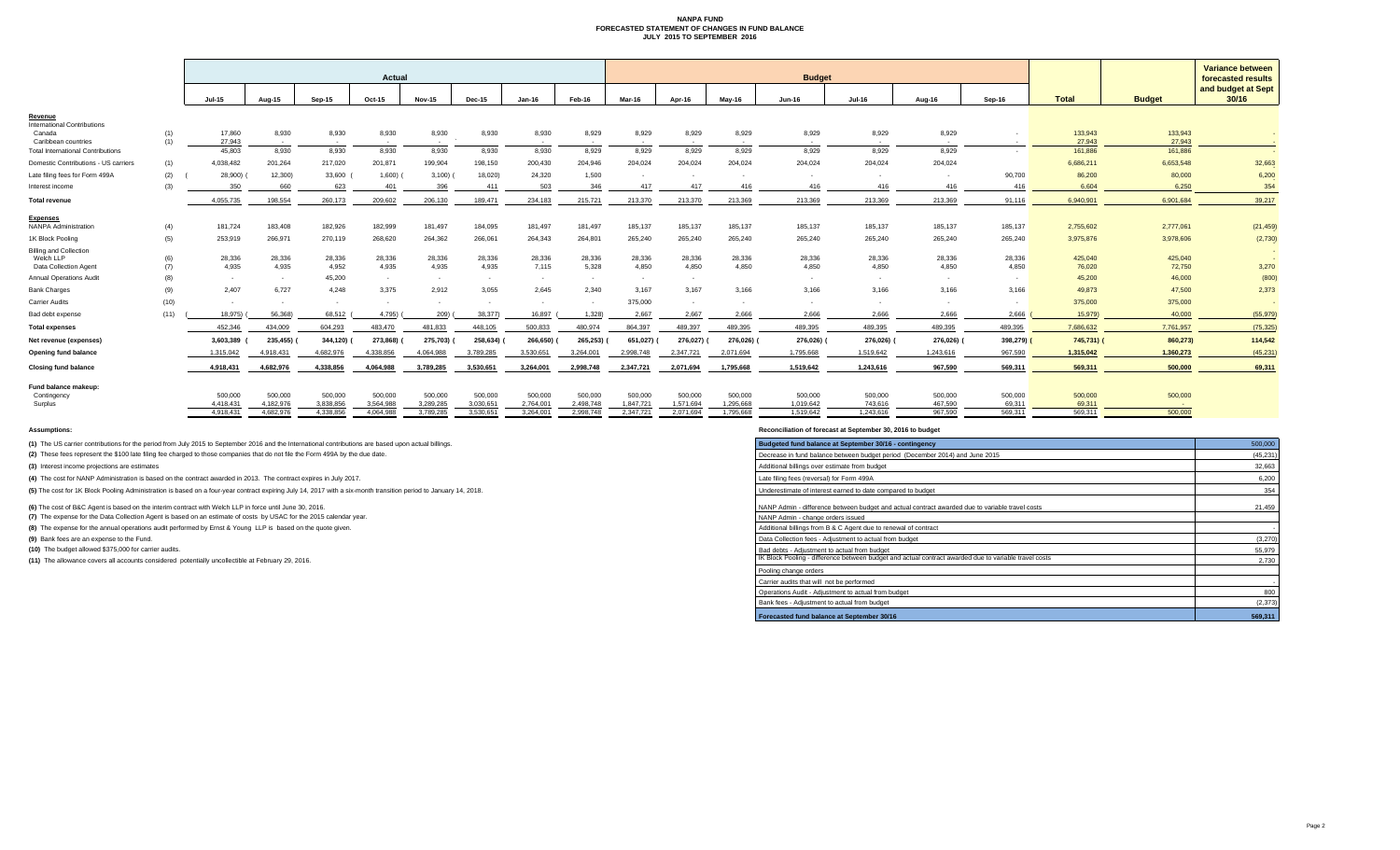#### **CURRENT AND FORECASTED LIABILITIES**

|                                                                                   |               |               | Current |               |               |         |               |         |         |  |
|-----------------------------------------------------------------------------------|---------------|---------------|---------|---------------|---------------|---------|---------------|---------|---------|--|
|                                                                                   |               |               | Feb-16  | <b>Mar-16</b> | <b>Apr-16</b> | May-16  | <b>Jun-16</b> | Jul-16  | Aug-16  |  |
| <b>NEUSTAR - NANPA Administration contract</b>                                    |               |               | 181,497 | 185,137       | 185,137       | 185,137 | 185,137       | 185,137 | 185,137 |  |
| - Payment authorized by the FCC in January<br>January 2016                        | \$<br>181,497 |               |         |               |               |         |               |         |         |  |
| - Authorization by the FCC has not been received for payment                      |               |               |         |               |               |         |               |         |         |  |
| February 2016                                                                     |               | \$<br>181,497 |         |               |               |         |               |         |         |  |
| <b>NEUSTAR - Block Pooling</b>                                                    |               |               | 264,801 | 265,240       | 265,240       | 265,240 | 265,240       | 265,240 | 265,240 |  |
| - Payment authorized by the FCC in January<br>January 2016                        | \$<br>264,343 |               |         |               |               |         |               |         |         |  |
| - Authorization by the FCC has not been received for payment<br>February 2016     |               | \$<br>264,801 |         |               |               |         |               |         |         |  |
| Welch LLP - Billing & Collection Agent                                            |               |               | 28,336  | 28,336        | 28,336        | 28,336  | 28,336        | 28,336  | 28,336  |  |
| - Payment authorized by the FCC in January                                        |               |               |         |               |               |         |               |         |         |  |
| January 2016                                                                      | 28,336        |               |         |               |               |         |               |         |         |  |
| - Authorization by the FCC has not been received for payment<br>February 2016     |               | \$<br>28,336  |         |               |               |         |               |         |         |  |
| <b>USAC - Data Collection Agent</b><br>- Payment authorized by the FCC in January |               |               | 4,850   | 4,850         | 4,850         | 4,850   | 4,850         | 4,850   | 4,850   |  |
| January 2016                                                                      | 5,328         |               |         |               |               |         |               |         |         |  |
| - Authorization by the FCC has not been received for payment<br>February 2016     |               | \$<br>4,850   |         |               |               |         |               |         |         |  |
| <b>Carrier audits</b>                                                             |               |               | $\sim$  | 375,000       |               |         |               |         |         |  |
| Ernst & Young LLP- Annual operations audit                                        |               |               | 45,200  |               |               |         |               |         |         |  |
| <b>Bank Fees</b>                                                                  |               |               |         | 3,167         | 3,167         | 3,166   | 3,166         | 3,166   | 3,166   |  |
| <b>Total</b>                                                                      |               |               | 524,684 | 861,730       | 486,730       | 486,729 | 486,729       | 486,729 | 486,729 |  |